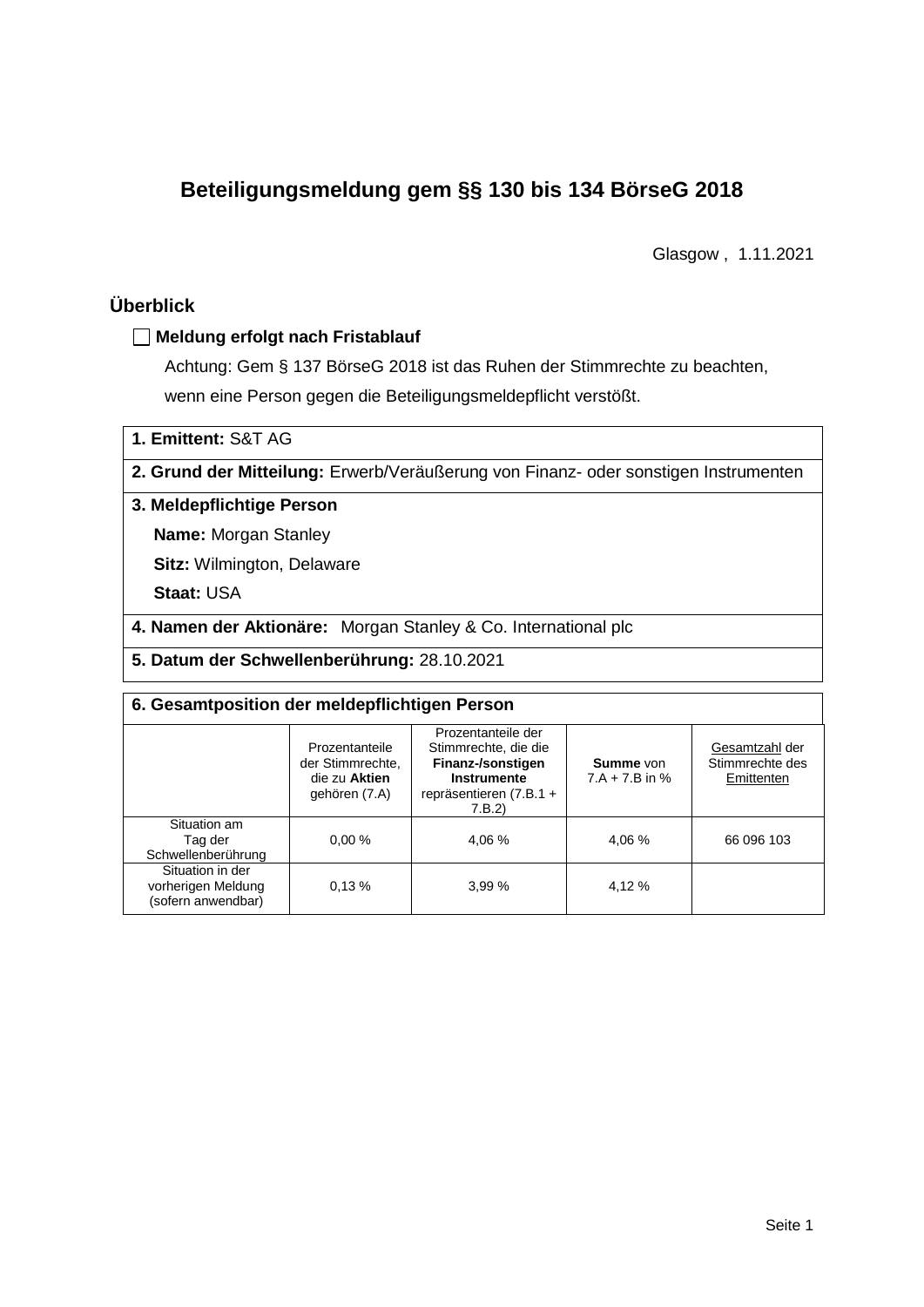# **Details**

# **7. Details über die gehaltenen Instrumente am Tag der Berührung der Schwelle:**

| A: Stimmrechte, die zu Aktien gehören |                                           |                                      |                                    |                                    |  |  |  |
|---------------------------------------|-------------------------------------------|--------------------------------------|------------------------------------|------------------------------------|--|--|--|
|                                       |                                           | Anzahl der Stimmrechte               | Prozentanteil der Stimmrechte      |                                    |  |  |  |
| <b>ISIN der Aktien</b>                | <b>Direkt</b><br>$(S$ 130 BörseG<br>2018) | Indirekt<br>$(S$ 133 BörseG<br>2018) | Direkt<br>$(S$ 130 BörseG<br>2018) | Indirekt<br>(§ 133 BörseG<br>2018) |  |  |  |
| AT0000A0E9W5                          |                                           | 991                                  | 0.00%                              | 0.00%                              |  |  |  |
| Subsumme A                            | 991<br>0.00%                              |                                      |                                    |                                    |  |  |  |

| B 1: Finanzinstrumente / sonstige Instrumente gem § 131 Abs 1 Z 1 BörseG 2018 |              |                |                                                         |                                  |  |  |
|-------------------------------------------------------------------------------|--------------|----------------|---------------------------------------------------------|----------------------------------|--|--|
| Art des Instruments                                                           | Verfalldatum | Ausübungsfrist | Anzahl der Stimmrechte<br>die erworben werden<br>können | Prozentanteil der<br>Stimmrechte |  |  |
| Right of recall over<br>securities lending<br>agreements                      | at any time  | at any time    | 2 247 667                                               | 3.40%                            |  |  |
|                                                                               |              | Subsumme B.1   | 2 247 667                                               | 3.40%                            |  |  |

| B 2: Finanzinstrumente / sonstige Instrumente gem § 131 Abs 1 Z 2 BörseG 2018 |                                     |                |                                    |                           |                                     |  |
|-------------------------------------------------------------------------------|-------------------------------------|----------------|------------------------------------|---------------------------|-------------------------------------|--|
| Art des<br>Instruments                                                        | Verfalldatum                        | Ausübungsfrist | Physisches oder<br>Cash Settlement | Anzahl der<br>Stimmrechte | Prozentanteil<br>der<br>Stimmrechte |  |
| <b>Equity Swap</b>                                                            | From<br>21.01.2022 to<br>15.09.2025 | at any time    | Cash                               | 434 596                   | 0.66%                               |  |
| <b>Retail Structured</b><br>Product                                           | 06.08.2068                          | at any time    | Cash                               | 45                        | 0.00%                               |  |
|                                                                               |                                     |                | Subsumme B.2                       | 434 641                   | 0.66%                               |  |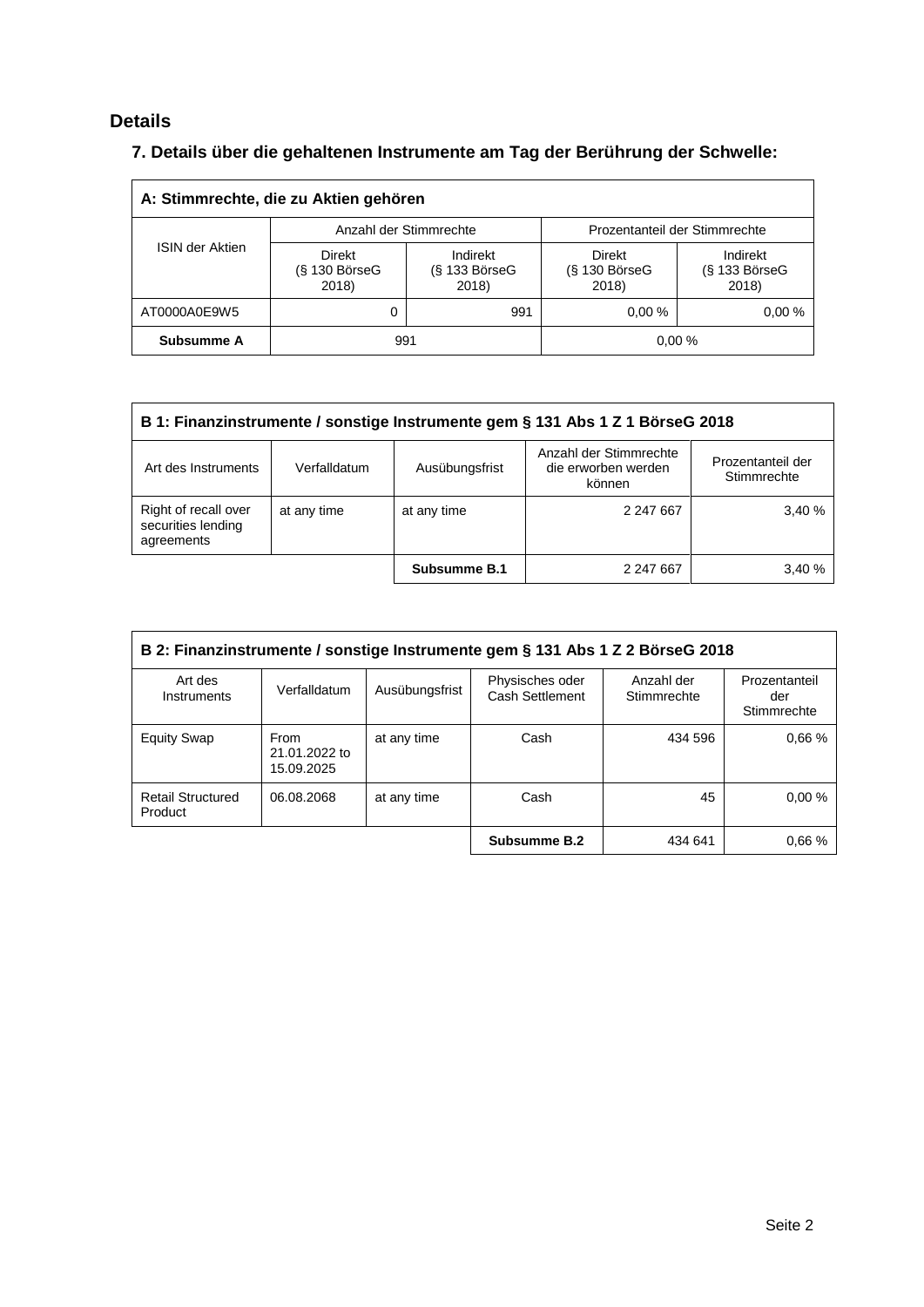### **8. Information in Bezug auf die meldepflichtige Person:**

Die meldepflichtige Person (Punkt 3) wird nicht von einer natürlichen/juristischen Person kontrolliert und kontrolliert auch keine andere Person, die direkt oder indirekt Instrumente am Emittenten hält.

 $\boxtimes$  Volle Kette der kontrollierten Unternehmen, über die die Stimmrechte und/oder Finanz-/sonstigen Instrumente gehalten werden, beginnend mit der obersten kontrollierenden natürlichen oder juristischen Person:

| Ziffer                  | <b>Name</b>                                         | Direkt kontrolliert<br>durch Ziffer | Direkt gehaltene<br>Stimmrechte in<br>Aktien (%) | Direkt gehaltene<br>Finanz-<br>/sonstige<br>Instrumente (%) | Total von beiden<br>(%) |
|-------------------------|-----------------------------------------------------|-------------------------------------|--------------------------------------------------|-------------------------------------------------------------|-------------------------|
| 1                       | Morgan Stanley                                      |                                     |                                                  |                                                             |                         |
| $\boldsymbol{2}$        | Morgan Stanley<br>Capital<br>Management,<br>LLC     | 1                                   |                                                  |                                                             |                         |
| 3                       | Morgan Stanley<br>Domestic<br>Holdings, Inc.        | $\overline{2}$                      |                                                  |                                                             |                         |
| $\overline{\mathbf{4}}$ | Morgan Stanley<br>& Co. LLC                         | 3                                   | 0,00%                                            | 1,99 %                                                      | 1,99 %                  |
| 5                       | Prime Dealer<br>Services Corp.                      | 4                                   | 0.00%                                            | 0,02%                                                       | 0,02%                   |
| 6                       | Morgan Stanley<br>International<br>Holdings Inc.    | 1                                   |                                                  |                                                             |                         |
| $\overline{7}$          | Morgan Stanley<br>International<br>Limited          | 6                                   |                                                  |                                                             |                         |
| 8                       | Morgan Stanley<br>Investments<br>(UK)               | 7                                   |                                                  |                                                             |                         |
| 9                       | <b>Morgan Stanley</b><br>& Co.<br>International plc | 8                                   | 0,00%                                            | 1,98 %                                                      | 1,98 %                  |
| 10                      | Morgan Stanley<br>Capital Services<br><b>LLC</b>    | 3                                   | 0,00%                                            | 0,07%                                                       | 0,07%                   |
|                         |                                                     |                                     |                                                  |                                                             |                         |

## **9. Im Falle von Stimmrechtsvollmacht**

Datum der Hauptversammlung: -

Stimmrechtsanteil nach der Hauptversammlung: - entspricht - Stimmrechten

#### **10. Sonstige Kommentare:**

-

Glasgow am 1.11.2021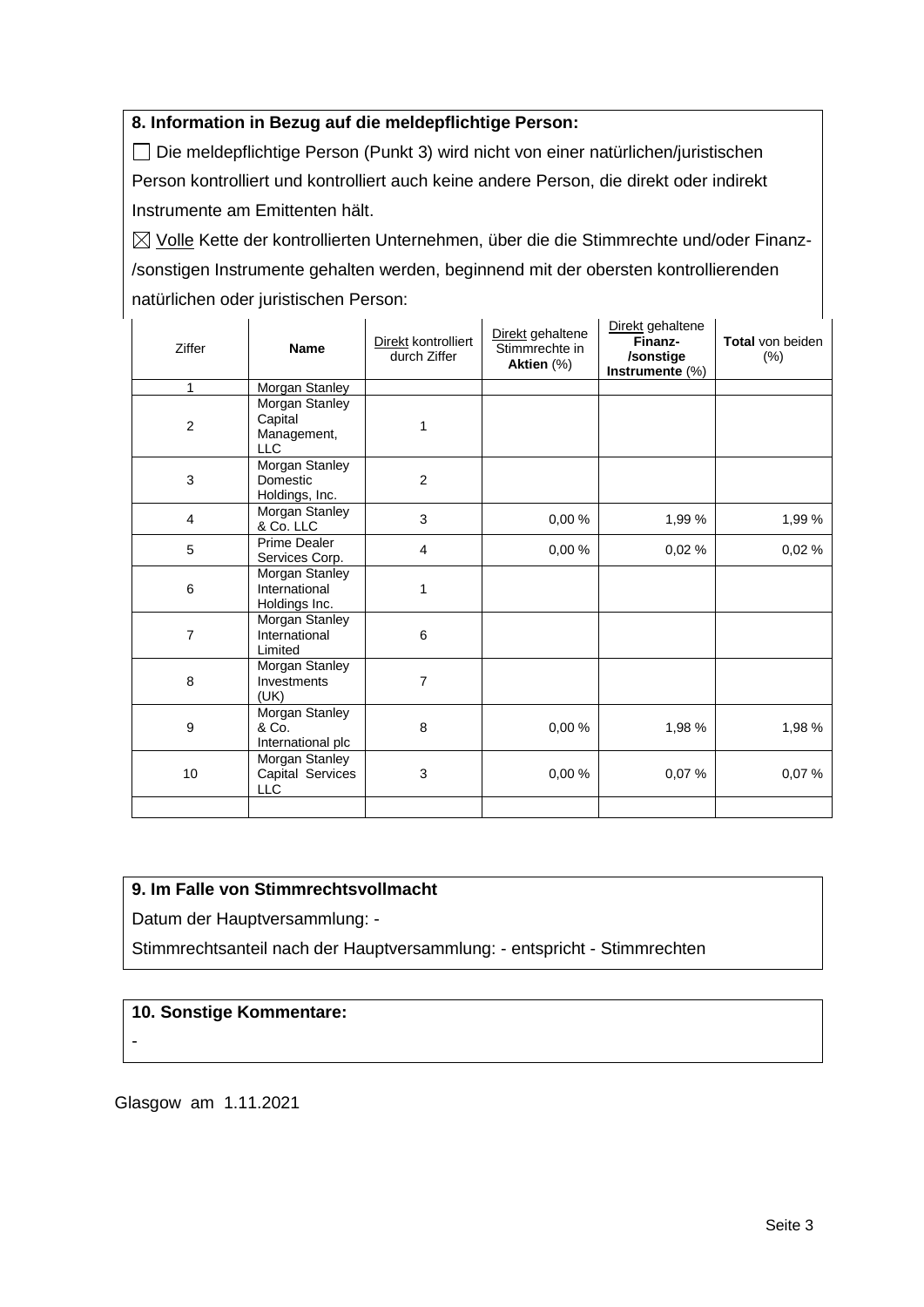# **Major holdings notification pursuant to Sec. 130 to 134 BörseG 2018**

Glasgow , 1.11.2021

### **Overview**

#### **Notification made after deadline**

Caution: In case of violations of major holdings notification rules, please pay attention to Section 137 BörseG 2018 (Suspension of voting rights)

- **1. Issuer:** S&T AG
- **2. Reason for the notification:** Acquisition or disposal of financial/other instruments

#### **3. Person subject to notification obligation**

**Name:** Morgan Stanley

**City:** Wilmington, Delaware

**Country:** USA

- **4. Name of shareholder(s):** Morgan Stanley & Co. International plc
- **5. Date on which the threshold was crossed or reached:** 28.10.2021

#### **6. Total positions**

|                                                                                | % of voting rights<br>attached to<br>shares $(7.A)$ | % of voting rights<br>through<br>financial/other<br>instruments $(7.B.1 +$<br>7.B.2 | <b>Total</b> of both in %<br>$(7.A + 7.B)$ | Total number of<br>voting rights of<br>issuer |
|--------------------------------------------------------------------------------|-----------------------------------------------------|-------------------------------------------------------------------------------------|--------------------------------------------|-----------------------------------------------|
| Resulting situation on the<br>date on which threshold<br>was crossed / reached | 0.00%                                               | 4.06 %                                                                              | 4.06 %                                     | 66 096 103                                    |
| Position of previous<br>notification (if applicable)                           | 0.13%                                               | 3.99%                                                                               | 4,12 %                                     |                                               |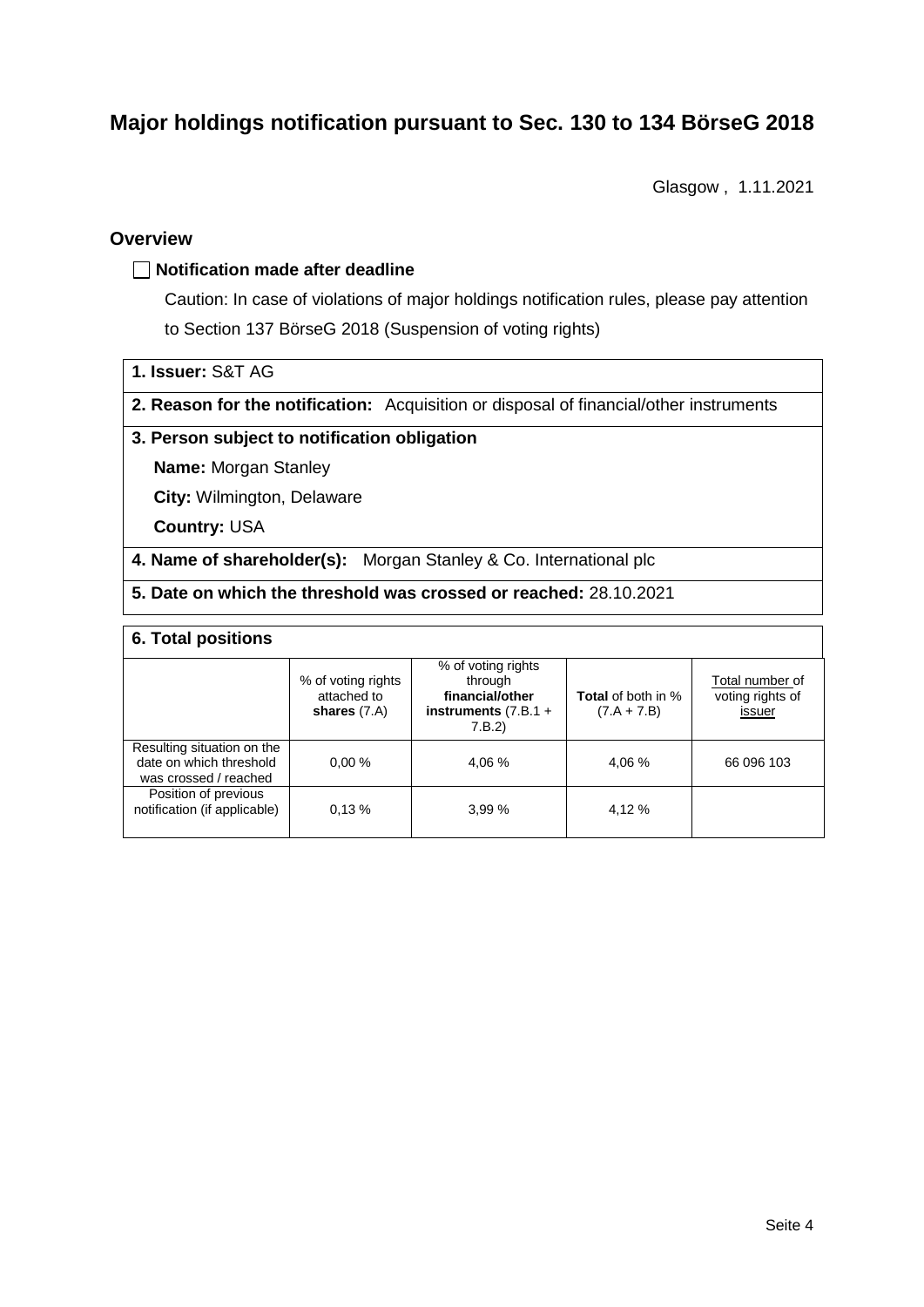# **Details**

## **7. Notified details of the resulting situation:**

| A: Voting rights attached to shares |                                    |                                      |                                    |                                      |  |  |  |
|-------------------------------------|------------------------------------|--------------------------------------|------------------------------------|--------------------------------------|--|--|--|
|                                     |                                    | Number of voting rights              | % of voting rights                 |                                      |  |  |  |
| <b>ISIN Code</b>                    | Direct<br>(Sec 130 BörseG<br>2018) | Indirect<br>(Sec 133 BörseG<br>2018) | Direct<br>(Sec 130 BörseG<br>2018) | Indirect<br>(Sec 133 BörseG<br>2018) |  |  |  |
| AT0000A0E9W5                        | 0                                  | 991                                  | 0.00%                              | 0.00%                                |  |  |  |
| <b>SUBTOTAL A</b>                   | 991<br>0.00%                       |                                      |                                    |                                      |  |  |  |

| B 1: Financial / Other Instruments pursuant to Sec. 131 para. 1 No. 1 BörseG 2018 |                        |                     |                                                                                      |                    |  |  |
|-----------------------------------------------------------------------------------|------------------------|---------------------|--------------------------------------------------------------------------------------|--------------------|--|--|
| Type of instrument                                                                | <b>Expiration Date</b> | Exercise Period     | Number of voting<br>rights that may be<br>acquired if the<br>instrument is exercised | % of voting rights |  |  |
| Right of recall over<br>securities lending<br>agreements                          | at any time            | at any time         | 2 247 667                                                                            | 3,40 %             |  |  |
|                                                                                   |                        | <b>SUBTOTAL B.1</b> | 2 247 667                                                                            | 3,40 %             |  |  |

| B 2: Financial / Other Instruments pursuant to Sec. 131 para. 1 No. 2 BörseG 2018 |                                     |                    |                               |                            |                       |  |
|-----------------------------------------------------------------------------------|-------------------------------------|--------------------|-------------------------------|----------------------------|-----------------------|--|
| Type of instrument                                                                | Expiration<br>Date                  | Exercise<br>Period | Physical /<br>Cash Settlement | Number of<br>voting rights | % of voting<br>rights |  |
| <b>Equity Swap</b>                                                                | From<br>21.01.2022 to<br>15.09.2025 | at any time        | Cash                          | 434 596                    | 0.66%                 |  |
| <b>Retail Structured</b><br>Product                                               | 06.08.2068                          | at any time        | Cash                          | 45                         | 0.00%                 |  |
|                                                                                   |                                     |                    | <b>SUBTOTAL B.2</b>           | 434 641                    | 0.66%                 |  |